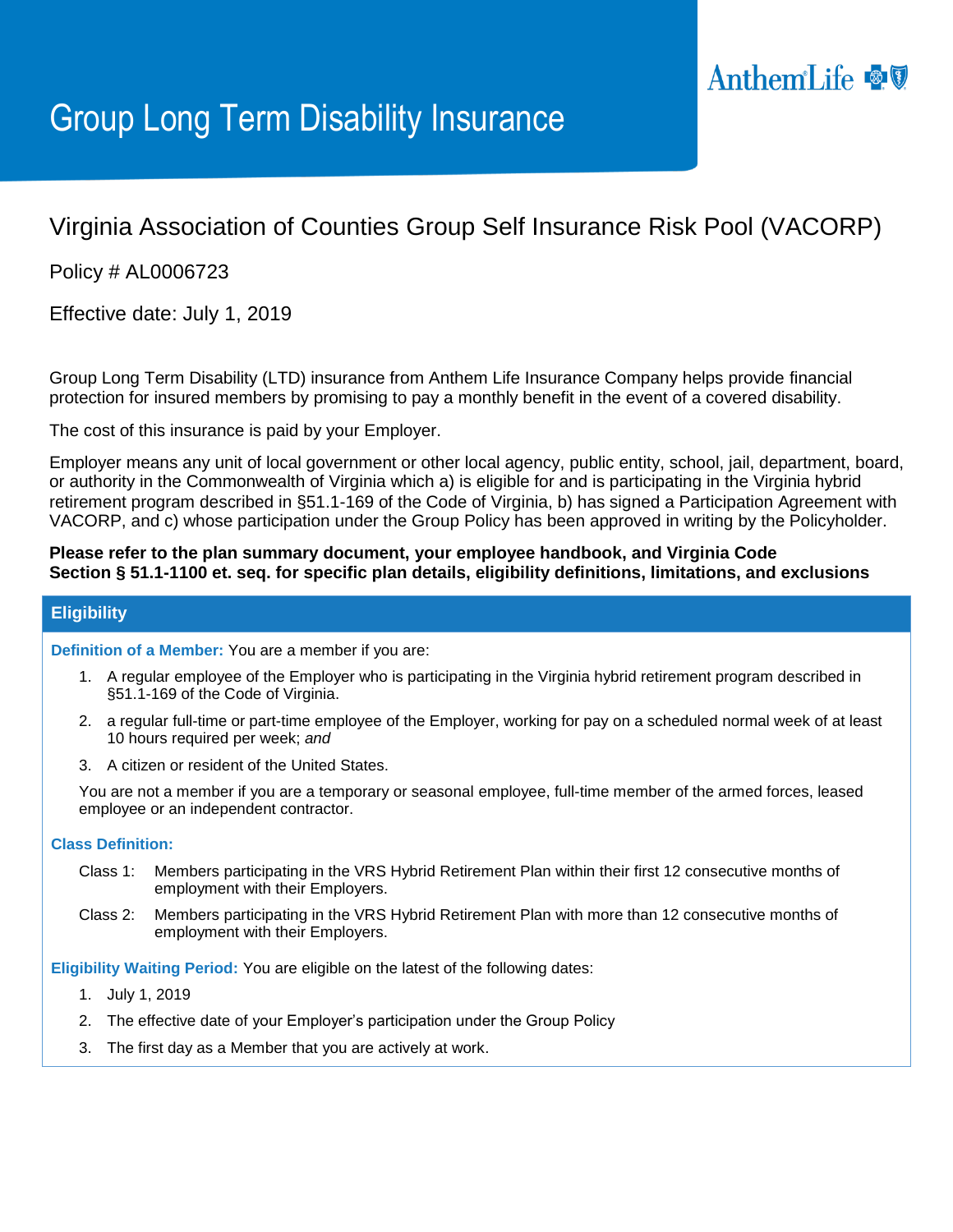**Benefits**

#### **Group long term disability benefit amount:**

Class 1: Disability arising out of or in the course of employment with the Employer: 60% of monthly earnings up to a maximum monthly benefit of \$30,000.

Disability not arising out of or in the course of employment with the Employer: None

Class 2: 60% of monthly earnings up to a maximum monthly benefit of \$30,000.

Minimum monthly benefit is \$100.

#### **Elimination period**

The number of days you must be unable to work due to an approved qualifying disability before benefits begin:

Later of 125 work days or the end of the STD.

Note: Only work related disabilities are covered in Class 1.

#### **Maximum Benefit period:**

If you become disabled before age 60, LTD benefits may continue until Social Security Normal Retirement Age (SSNRA). If you become disabled at age 60 or older, the benefit duration is determined by your age when disability begins:

| Age | <b>Maximum Benefit Period</b> |
|-----|-------------------------------|
|     |                               |
|     |                               |
|     |                               |
|     |                               |

Social Security Normal Retirement Age (SSNRA) means your normal retirement age under the Federal Social Security Act, as amended.

See your certificate for specific maximum payment durations based on age at the time of disability. Benefits paid at the time of an approved qualifying disability may vary from the benefit duration period shown.

#### **Definition of Disability**

**Disabled** and **Disability** mean during the Elimination Period and the next 24 months because of Your Injury or Illness, *all* of the following are true:

- You are unable to do the Material and Substantial Duties of Your Own Occupation; *and*
- You are receiving Regular Care from a Physician for that Injury or Illness; *and*
- Your Disability Work Earnings, if any, are less than or equal to 80% of Your Indexed Monthly Earnings.

Thereafter, Disabled and Disability mean because of Your Injury or Illness *all* of the following are true:

- You are unable to do the duties of any Gainful Occupation for which You are or may become reasonably qualified by education, training, or experience; *and*
- You are receiving Regular Care from a Physician for that Injury or Illness; *and*
- Your Disability Work Earnings, if any, are less than or equal to 80% of Your Indexed Monthly Earnings.

#### **Partial disability benefits**

If you are able to return to work part-time, you may still receive a portion of your long term disability benefit to help fill the gap in your income.

#### **Survivor benefit**

If you pass away after receiving Long Term Disability benefits for at least 180 consecutive days, and are receiving benefits at the time of your death, a lump-sum payment benefit will be paid to your beneficiary. The Survivor Benefit is equal to three times your monthly benefit.